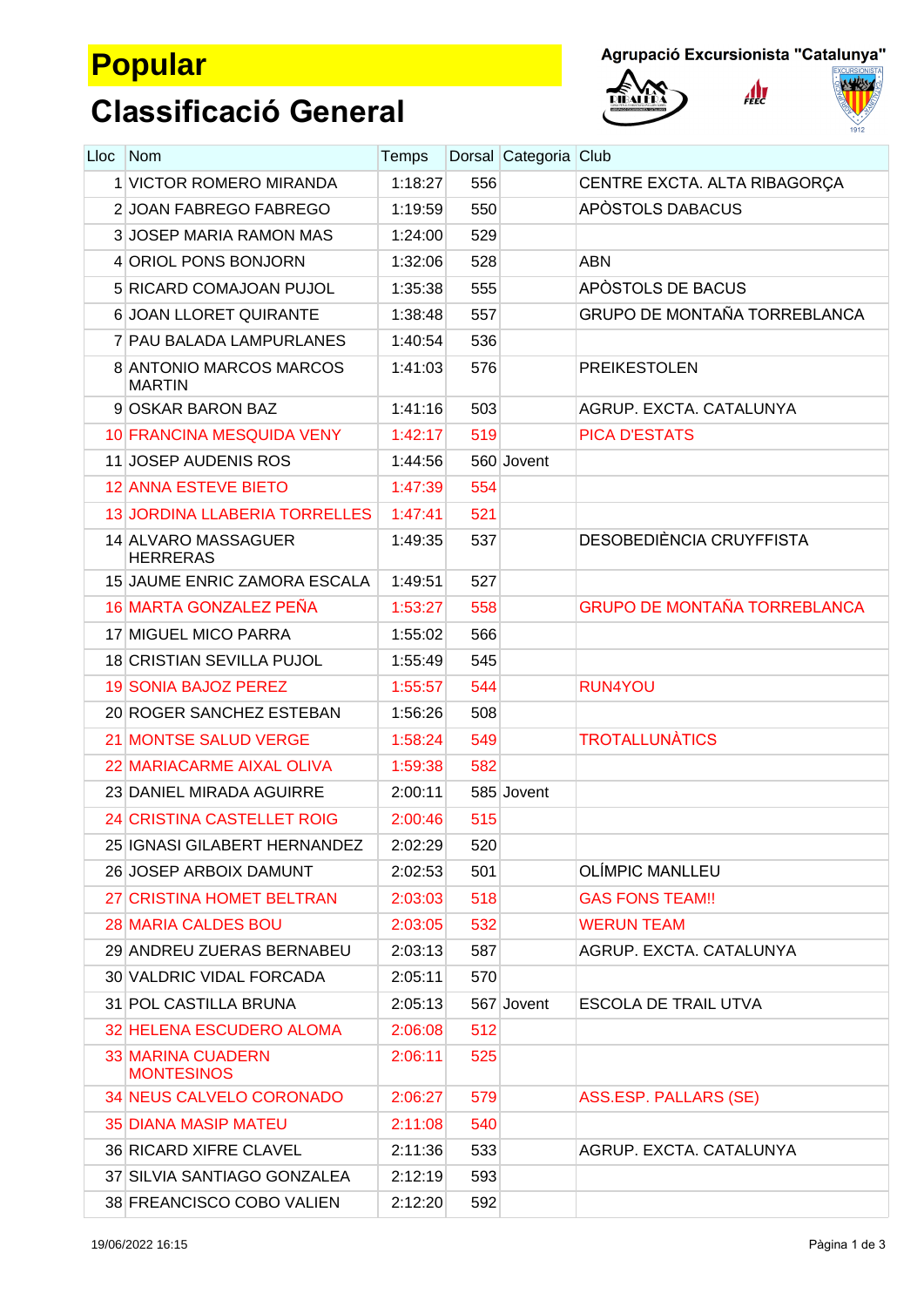## **Popular**

 $\mathbf{A}$ 





## **Classificació General**

| Lloc | <b>Nom</b>                               | Temps   |     | Dorsal Categoria Club |                                              |
|------|------------------------------------------|---------|-----|-----------------------|----------------------------------------------|
|      | <b>39 M. ANGELS VIDAL ARCALIS</b>        | 2:13:23 | 538 |                       | <b>POLLO RUNNERS</b>                         |
|      | 40 MIQUEL ANGEL TAPIAS JAEN              | 2:13:52 | 559 |                       |                                              |
|      | <b>41 MARTA NAVARRO BENITEZ</b>          | 2:14:22 | 578 |                       | <b>PREIKESTOLEN</b>                          |
|      | 42 GUIU MORANO SALVADOR                  | 2:15:54 |     | 583 Jovent            | <b>ESCOLA DE TRAIL UTVA</b>                  |
|      | 43 ABRAHAM CASTILLA<br><b>MANONELLES</b> | 2:15:58 | 568 |                       | ESPOT ESQUÍ CLUB VALLS D'ÀNEU                |
|      | <b>44 JOANA MARTORELL SANCHEZ</b>        | 2:18:00 |     | 590 Jovent            | <b>AEC</b>                                   |
|      | <b>45 MERCE MONTANE ROS</b>              | 2:19:18 | 539 |                       |                                              |
|      | 46 DANIEL QUEROL ALRIOLS                 | 2:21:00 |     | 584 Jovent            |                                              |
|      | 47 JOSE CARRALERO ENCINAS                | 2:21:07 | 505 |                       | <b>IMPORTACO RUNNER</b>                      |
|      | <b>48 MAGDA NADAL PUIGDOLLERS</b>        | 2:22:07 | 546 |                       | <b>CENTRE EXCTA. DE LLEIDA</b>               |
|      | <b>49 EMMA MARQUEZ MIRALLES</b>          | 2:22:09 | 511 |                       |                                              |
|      | 50 ENRIC SALES FERRANDO                  | 2:23:34 | 547 |                       | CENTRE EXCTA. DE LLEIDA                      |
|      | <b>51 MARIA VIDAL LOPEZ</b>              | 2:24:02 | 530 |                       |                                              |
|      | 52 RAIMON MIRADA VIVES                   | 2:26:16 | 586 |                       |                                              |
|      | 53 ANNA TORRALBA CONILL                  | 2:30:13 | 526 |                       |                                              |
|      | 54 AGUSTI MARTIN JULVE                   | 2:31:42 | 541 |                       |                                              |
|      | 55 MARC ARPA LLOBET                      | 2:31:44 | 542 |                       |                                              |
|      | <b>56 JUDIT MONTAGUT ARGILA</b>          | 2:36:52 | 534 |                       | AGRUP. EXCTA. CATALUNYA                      |
|      | 57 JAN ARROYO MONTAGUT                   | 2:36:54 |     | 535 Jovent            | AGRUP. EXCTA. CATALUNYA                      |
|      | <b>58 MONTSE NAVARRO LLOP</b>            | 2:37:13 | 543 |                       |                                              |
|      | 59 FRANCISCO JIMENEZ RAMOS               | 2:37:35 | 580 |                       | <b>L'AIRE SPORTS</b>                         |
|      | 60 MONICA GRAU SANCHEZ-<br><b>FORTUN</b> | 2:38:11 | 513 |                       |                                              |
|      | 61 ELISABET SANCHEZ CAROZ                | 2:40:38 | 574 |                       | <b>AEC</b>                                   |
|      | 62 JERONI MARTORELL PENA                 | 2:40:41 | 572 |                       | <b>AEC</b>                                   |
|      | 63 MANOLO RODRIGUEZ NAVARRO              | 2:41:21 | 561 |                       |                                              |
|      | <b>64 TANIA FAURA CECILIA</b>            | 2:41:58 | 502 |                       |                                              |
|      | 65 M. PAU ALRIOLS GONZALEZ               | 2:46:07 | 581 |                       |                                              |
|      | 66 MANUEL RODRIGUEZ DELGADO              | 2:46:45 | 562 |                       |                                              |
|      | 67 AINA DIAZ CLAVERA                     | 2:49:08 |     | 565 Jovent            | <b>CENTRE EXCTA. TRENCACIMS</b>              |
|      | 68 MARTA LLARDEN GARCIA                  | 2:51:13 | 507 |                       |                                              |
|      | 69 JORDI VILAGRASA VILAGRASA             | 2:51:18 | 509 |                       | CLUB ESPORTIU EL PALAU<br><b>D'ANGLESOLA</b> |
|      | <b>70 ANNA GISBERT ATARES</b>            | 2:59:48 | 571 |                       |                                              |
|      | <b>71 MONICA CASTELLS RIU</b>            | 2:59:52 | 573 |                       |                                              |
|      | <b>72 ROSA BRUNA GALLART</b>             | 2:59:54 | 569 |                       | ESPOT ESQUÍ CLUB VALLS D'ÀNEU                |
|      | <b>73 ANGELICA PAULESCU</b>              | 3:13:58 | 514 |                       | <b>SINGLE TRACK</b>                          |
|      | <b>74 ANNA CASTELLVELL GUIJARRO</b>      | 3:18:28 | 548 |                       |                                              |
|      | 75 JAUME MENDIETA ALBAREDA               | 3:18:30 | 589 |                       |                                              |
|      | <b>76 ONA CAUSSA RIUS</b>                | 3:18:32 | 588 |                       |                                              |
|      |                                          |         |     |                       |                                              |